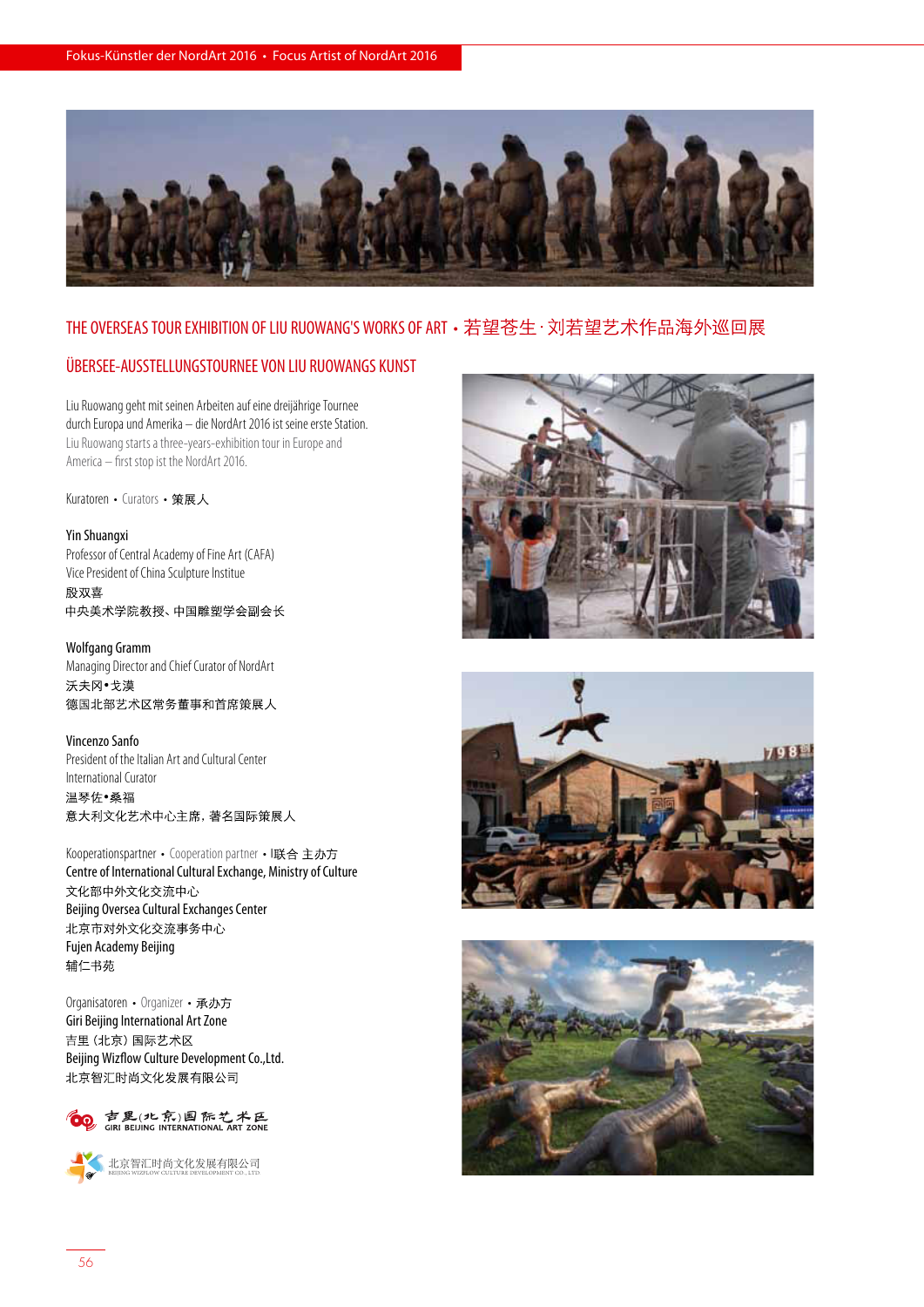# NordArt 2016

**www.nordart.de**



刘若望 **Example 20** Liu Ruowang China

Geboren 1977 in der Shaanxi Provinz. Nach Abschluss seines Studiums an der CAFA (China Central Academy of Fine Arts) 2005 fand Liu Rowang Anerkennung durch viele Institutionen, und seine Arbeiten sind seither in privaten und öffentlichen Sammlungen auf der ganzen Welt vertreten. Seine Werke sind tief im chinesischen kulturellen und historischen Kontext verwurzelt; bemerkenswerte Arbeiten des Künstlers sind The East is Red, People Series, Melody, Wolves Coming und Original Sin. Zu seinen Werken zählen Skulpturen und Gemälde. Eine seiner Skulptur-Installationen, Wolves Coming, die im Pekinger 798 Art District ausgestellt war, gilt als Wahrzeichen des Kunstbezirks. 2012 wurde die Installation als Teil der Privatsammlung von Sir Michael Hill nach Queenstown/Neuseeland verlegt, dorthin, wo der Film "Der Herr der Ringe" gedreht wurde. 2011 und 2012 wurden Lius Arbeiten im National Museum of China, im China National Art Museum und anderen Museen in ganz China gezeigt. Um den kulturellen Austausch zu fördern, wurden seine Werke 2013 im südkoreanischen Parlament ausgestellt. Born in 1977 in Shaanxi province. After completing his graduation program study in CAFA (China Central Academy of Fine Arts) in 2005, Liu Ruowang received recognition from many institutions and his works were then represented in private, public and corporate collections around the world. His works are deeply rooted in Chinese cultural and historical context; remarkable works by the artist are The East is Red, People Series, Melody, Wolves Coming and Original Sin. His works include sculptures and paintings. One of his sculpture installations, Wolves Coming, shown in Beijing's 798 Art District, is regarded as the landmark of the art district. As part of Sir Michael Hill's private collection, the installation was moved in 2012 to Queenstown/New Zealand, where the movie "The Lord of the Rings" had been filmed. In 2011 and 2012, Liu's works were shown in the National Museum of China, China National Art Museum and other museums throughout China. In 2013 his works were exhibited at the South Korean Parliament for the purpose of cultural exchange. www.liuruowang.com



Wölfe kommen, 2008–2010, Stahlguss, 110-teilig, je 110 x 90 x 220 cm Wolves Coming, 2008–2010, casted steel, 110 parts, each 110 x 90 x 220 cm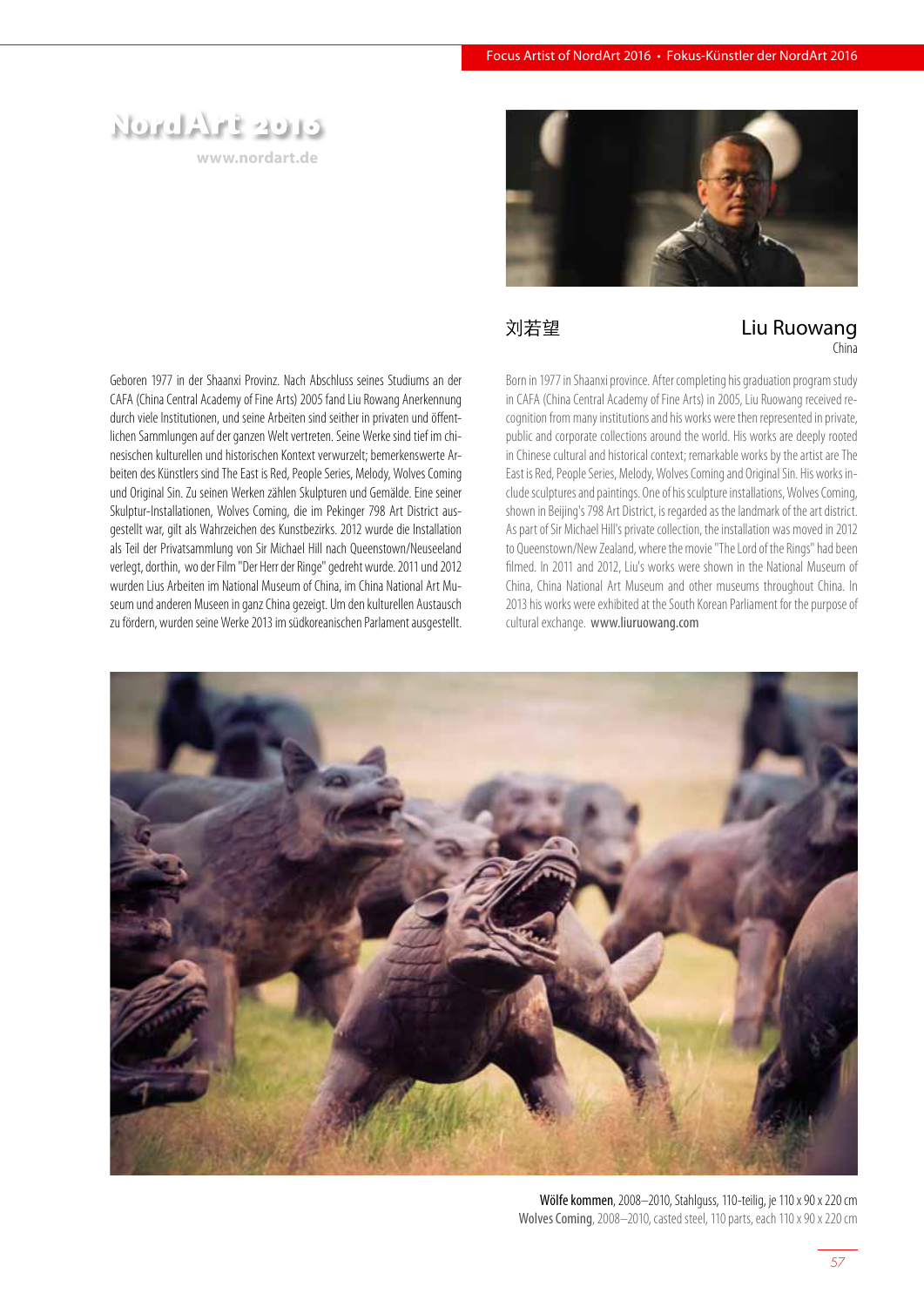Erbsünde, 2011–2013, Kupfer, 36-teilig, je 350 x 180 x 120 cm Original Sin, 2011-2013, copper, 36 parts, each 350 x 180 x 120 cm